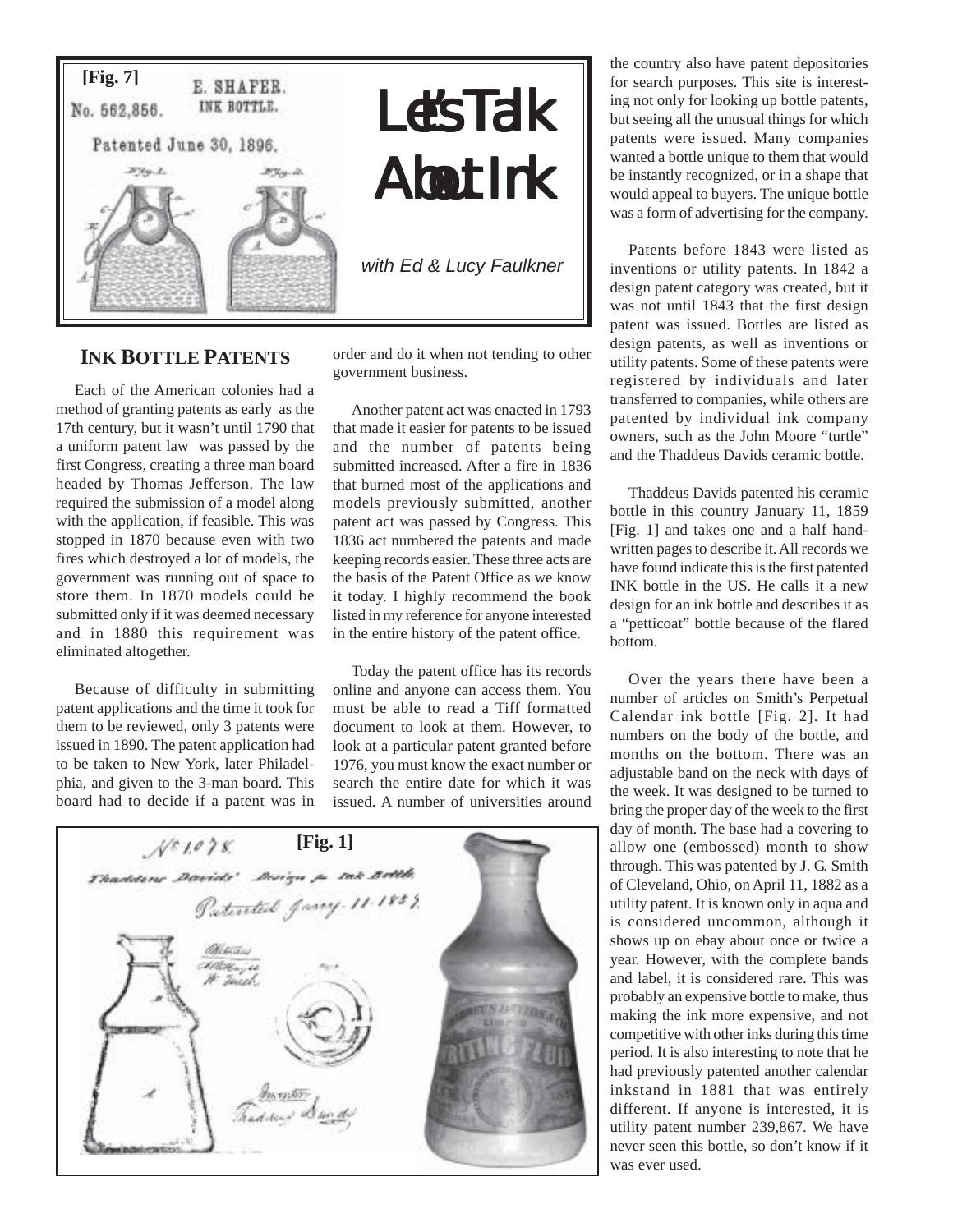

No. 11,868.

Patented July 13, 1880



sohn Moores Design/for an Ink-Stand.

Ratented Octo. 31.1865, D002211

 $Fig.2$ 

 $Fig. 4$ 

 $[Fig. 4]$ 





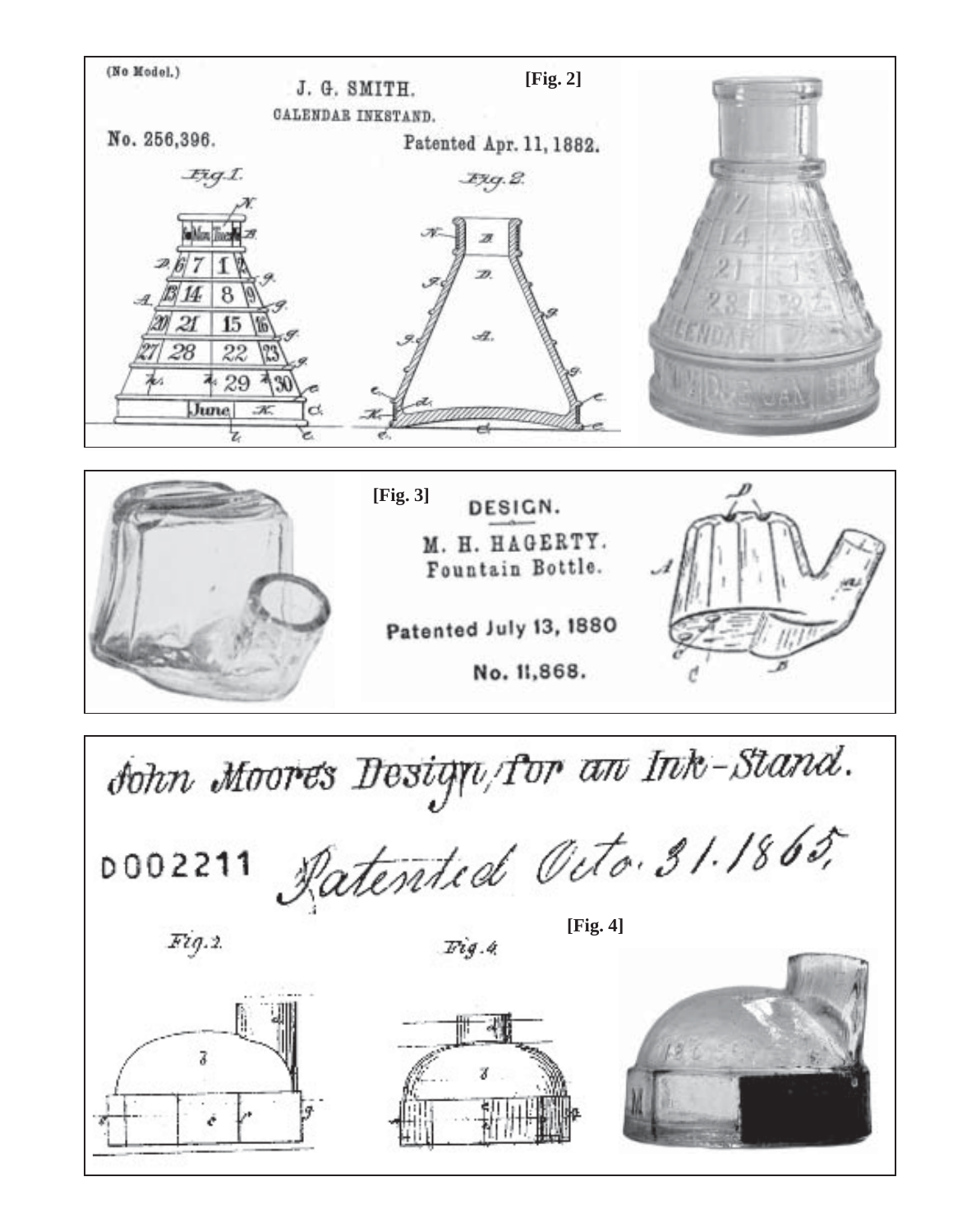

M. H. Hagerty of New York, NY, was issued design patent number 11,868 for what he calls a "Fountain Bottle." [Fig. 3] We call these "teakettles" today. It has pen rests on the top. There are two known aqua versions of this. One has Patent Applied For on the bottom and the other gives the actual patent date. The only label we have ever seen on one of these is for Stafford's Ink.

The John Moore "turtle" inkstand [Fig. 4] was patented October 31, 1865 and the patent date is embossed on some of them. It is design patent number 2211 and gives his address as Warren, Massachusetts. In a handwritten one page description, he states he has invented a new and useful design for an ink bottle. This



design proved to be very popular as most large companies used a similar version of this type bottle.

G.G. Hickman, of Coatesville, Pennsylvania, invented a unique bottle that was apparently not very popular. The only record of the master ink size that we can find being used was made in a square shape [Fig. 5a] and used by Williams Ink Works, NY, according to Covill in his book (C. 924). The small cone shape [Fig. 5b] we have not been able to find with a company name. It only has two patent dates on it. Both were made so that if the bottle was filled with ink and corked, the external pressure of the atmosphere would prevent the escape of liquid through the hole in the side of the bottle and the pen could be inserted here for ink. Patent dates for these are March 3, 1868 and Feb. 9, 1869. Both are listed as inventions or utility patents.

But perhaps the most unusual patent we came across was utility patent number 586,143 by W. B. North, of Sikeston, Missouri, on July 13, 1897 [Fig. 6]. A rubber tube was attached to the ink bottle and also to the pen and you would never run out of ink or have to keep dipping the pen in ink. We can't imagine this would have worked very well and would very much like to see an example of this if one were ever manufactured. With dip pens, one had to be constantly dipping in the ink, so perhaps this was invented out of his own frustration.

Another unusual bottle we have never seen an example of is utility patent 562,856 by E. Shafer, of Tekama, Nebraska, on June



30, 1896 [Fig. 7 at the top of the article]. It worked on the principal of a ball shaped object made of cork, wood, or rubber with a weight attached would prevent ink from spilling. The weight would pull the ball to top of the bottle. If anyone has ever seen it, or has one, we would love to know.

Figure 8 shows a patent for a metal cover that could be used on an ink bottle. The cork would be taken out of the bottle and the lid would swing out and in to close the top securely. The Sanford Ink Co. obtained patent rights for this and called it their Universal Ink Stand. In advertising, Sanford said it was the only practical stand with a permanent cover that met the demand for a five or ten cent ink. The patent date was Jan. 13, 1885.

In 1925, the government sold at